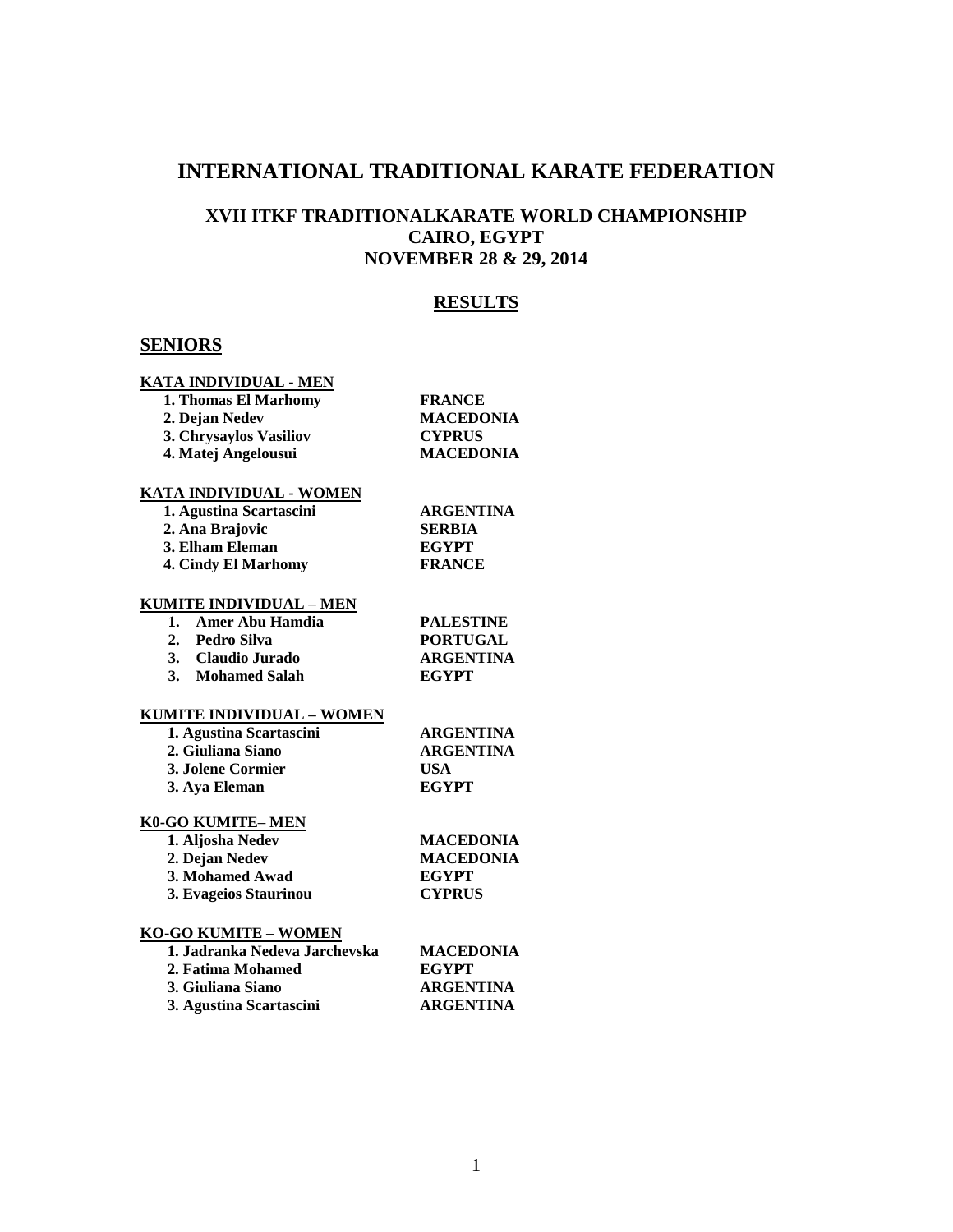### **FUKU-GO – WOMEN**

| <b>EGYPT</b>     |
|------------------|
| <b>MACEDONIA</b> |
| <b>FRANCE</b>    |
| <b>EGYPT</b>     |
|                  |

### **ENBU – MAN / MAN**

- **1. MACEDONIA Aljosha Nedev / Matej Angelousui**
- **2. EGYPT Islam Elkammar / Tarek Aslam 3. FRANCE**
- **Thomas El Marhomy / Daniel Pham-Ba 4. EGYPT Ibrahim Albakr / Mohamed Awad**

### **ENBU – MAN / WOMAN**

- **1. FRANCE**
	- **Cindy El Marhomy / Thomas El Marhomy**
- **2. EGYPT Elham Eleman / Amr Hussein**
- **3. EGYPT Aya Eleman / Ibrahim Albakr**
- **4. MACEDONIA Jadranka Nedeva Jarchevska / Matej Angelousui**

# **KATA TEAM – MEN**

- **1. EGYPT** 
	- **Tarek Aslan / Salah Elsager / Mohamed Abd Elnaby**
- **2. MACEDONIA Dejan Nedev / Aljosha Nedev / Matej Angelousui 3. EGYPT**
- **Islam Elkammar / Amr Hussein / Ibrahim Elbakr 4. ALGERIA**
- **Houari Ali / Maghraovi Kheirddiwe / Fahima Dgalal**

# **KATA TEAM – WOMEN**

- **1. EGYPT Reda Abdelgany / Norhon Hisham / Nada Abdelmenem**
- **2. EGYPT Nada Khahed / Alaa Ashri / Alaa Abdo**
- **3. SERBIA**
	- **Ana Brajovic / Marija Paunovic / Alexandra Kic**
- **4. ARGENTINA Agustina Scartascini / Giuliana Siano / Soledad Beatriz Arjona**

### **KUMITE TEAM – MEN**

- **1. PORTUGAL**
- **Pedro Silva / Joaquim Mendez / R. Morias / Antonio Lopez 2. SUDAN**

**Nofal Alaydaroos / Amgad Mohamed / Abd El Wahed Saeed / Samol Hammed**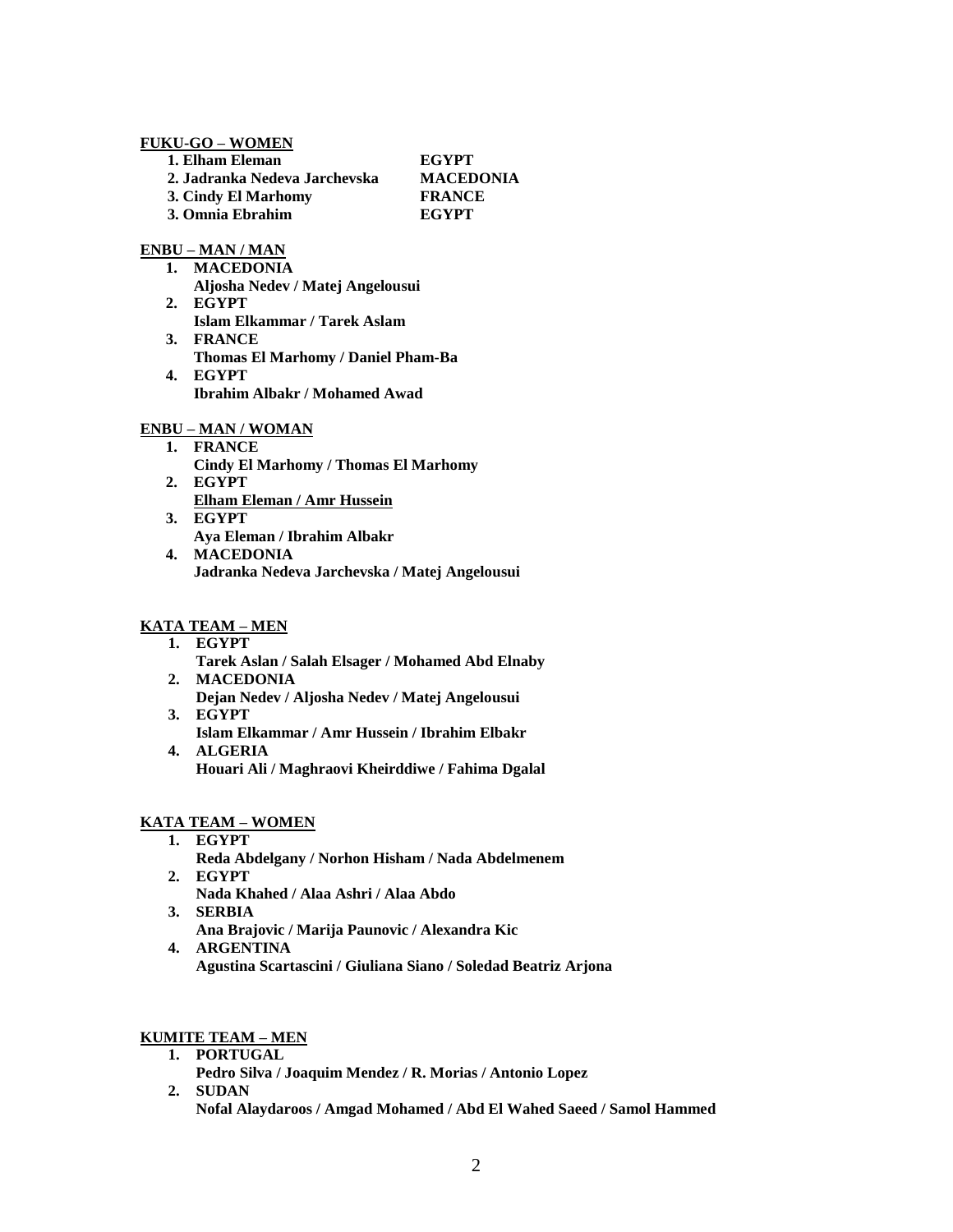- **3. EGYPT**
- **Mohamed Awad / Mahmoud El Kasrawy / Mohamed Salah / Eslam Soudy 3. MACEDONIA**
	- **Matej Angelousui / Dejan Nedev / Aljosa Nedev**

# **YOUTH**

### **KATA INDIVIDUAL (MEN) – YOUTH**

1. **Islam Abdelhamed EGYPT**<br>
2. **Joaquim Mendes PORTUGAL 2. Joaquim Mendes 3. Khaled Abdelfatah EGYPT 4. Mahmoud Saeid EGYPT**

# **FUKU-GO (MEN) – YOUTH**

| 1. Savva Larkhanidi | <b>RUSSIA</b> |
|---------------------|---------------|
| 2. Islam Dossoke    | EGYPT         |
| 3. Mahmoud Saied    | EGYPT         |
| 3. Younes Boumaaz   | <b>FRANCE</b> |

### **KO-GO KUMITE (MEN) – YOUTH**

| 1. Islam Dossoke     | <b>EGYPT</b> |
|----------------------|--------------|
| Khaled Abdelfattah   | <b>EGYPT</b> |
| Abdalla Akl          | EGYPT        |
| <b>Mahmoud Saied</b> | <b>EGYPT</b> |

## **JUNIORS**

#### **KATA INDIVIDUAL (MEN) – JUNIORS**

| 1. Mohamed Soliman | <b>EGYPT</b>  |
|--------------------|---------------|
| 2. Ahmed Hassain   | <b>EGYPT</b>  |
| 3. Grecu Catalin   | <b>FRANCE</b> |
| 4. Hamdy Awad      | <b>EGYPT</b>  |

#### **FUKU-GO (MEN) – JUNIORS**

| 1.        | <b>CatalinGrecu</b>  | <b>FRANCE</b> |
|-----------|----------------------|---------------|
|           | 2. Jimy El Marhomy   | <b>FRANCE</b> |
|           | <b>Ahmed Hassain</b> | <b>EGYPT</b>  |
| <b>3.</b> | <b>Hamdy Awad</b>    | <b>EGYPT</b>  |

### **KO-GO KUMITE (MEN) – JUNIORS**

| 1. Mohamed Farag   | <b>EGYPT</b>  |
|--------------------|---------------|
| 2. Jimy El Marhomy | <b>FRANCE</b> |
| 3. Ahmed Hassain   | <b>EGYPT</b>  |
| 3. Tasos Stavrou   | <b>CYPRUS</b> |

## **CADET**

| KATA INDIVIDUAL (MEN) – CADET |              |
|-------------------------------|--------------|
| 1. Mohanad Esmaail            | <b>EGYPT</b> |
| 2. Faris Aly                  | <b>EGYPT</b> |